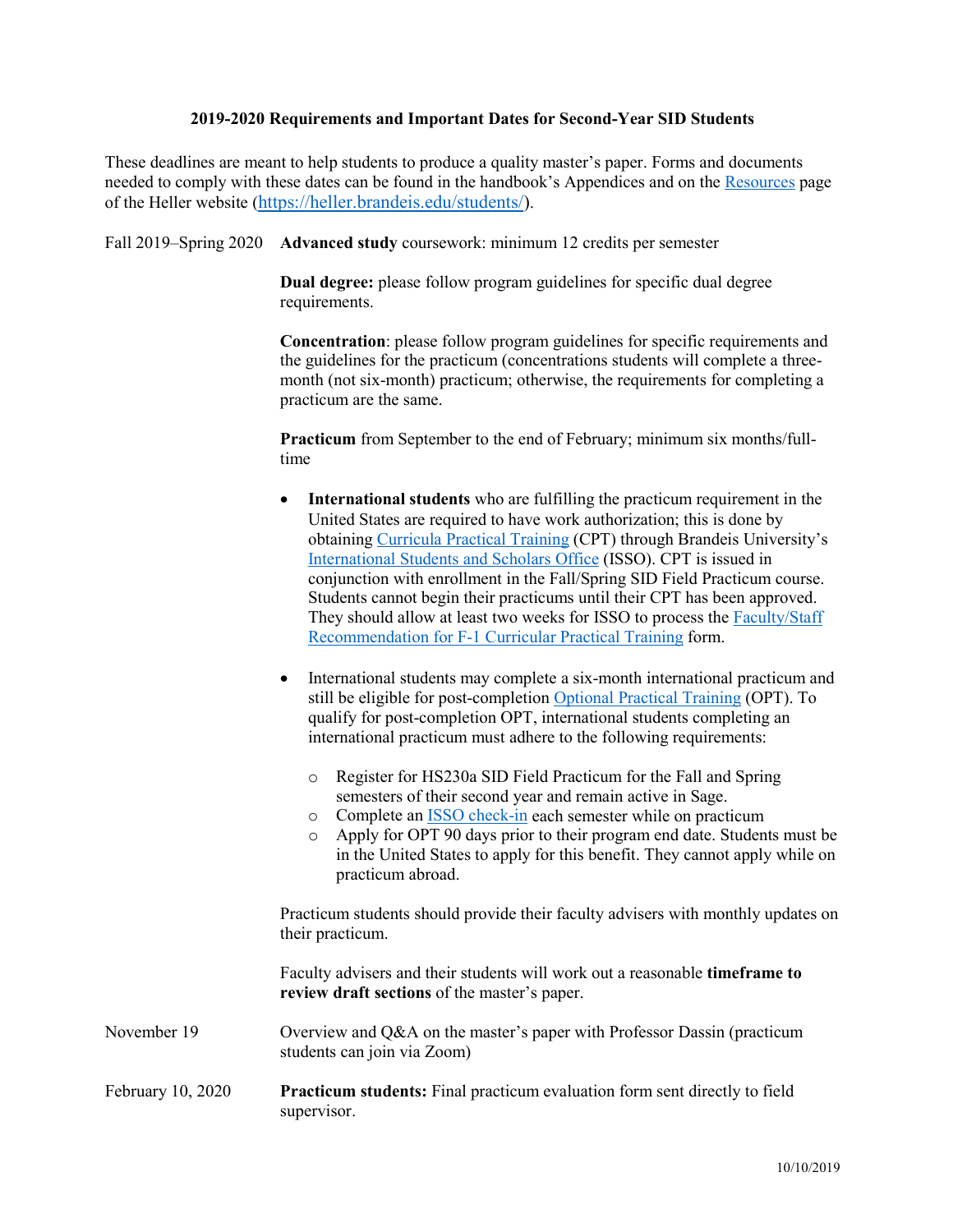| April 6, 2020  | Complete quality draft of the master's paper due to faculty adviser                                    |
|----------------|--------------------------------------------------------------------------------------------------------|
| April 20, 2020 | Deadline to submit faculty approved master's paper to the SID program for<br>review and final approval |
| May 8-9, 2020  | SID Capstone presentations                                                                             |
| May 17, 2020   | The Heller School and Brandeis commencement ceremonies                                                 |

## **Summary of Important Dates for the MA/SID Second-Year**

| <b>Date</b>    | <b>Deliverable</b>                                                                                     |
|----------------|--------------------------------------------------------------------------------------------------------|
| August 1       | Second-year proposal due to SID program (students submit proposal via LATTE)                           |
| August 28      | Program notifies students of their faculty advisers                                                    |
| August 28      | First day of instruction for in-residence students                                                     |
| November<br>19 | Overview and Q&A on the master's paper with Professor Dassin                                           |
| February 10    | Final performance evaluations are sent to practicum students' field supervisors                        |
| April 6        | Quality drafts of master's papers are due to faculty advisers                                          |
| April 19       | Deadline to submit faculty-approved master's paper to the SID program for review and<br>final approval |
| May 1          | Deadline for practicum students to complete practicum exit survey                                      |
| May 8-9        | <b>SID Capstone presentations</b>                                                                      |
| May 17         | The Heller School and Brandeis commencement ceremonies                                                 |